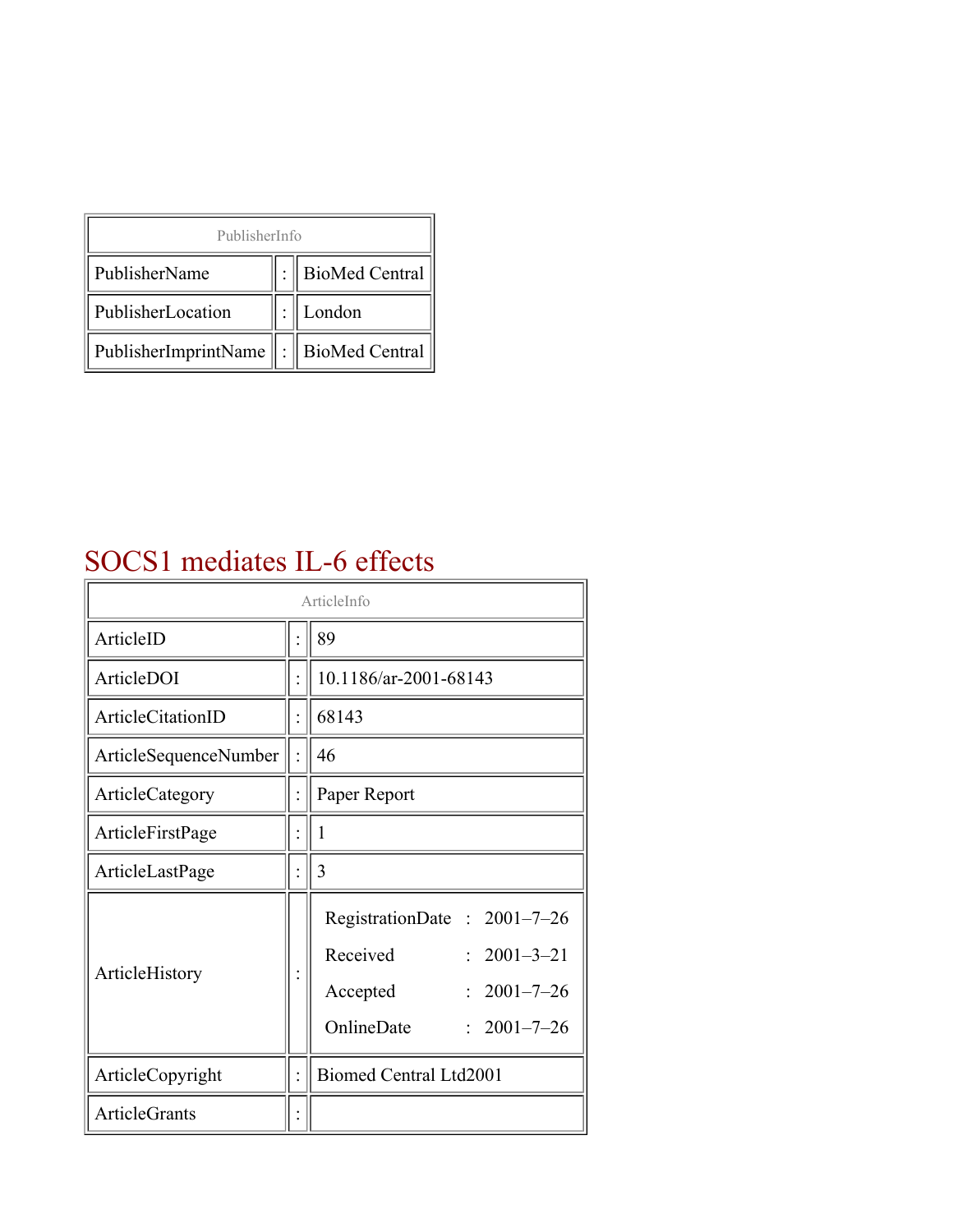ArticleContext : 130753311

#### Petya Dimitrova, Affl

Aff1 University of Erlangen, Germany

Keywords

IFN-?R, IL-6, SOCS1, Th1 differentiation

#### Context

Cytokines are the strongest regulators of T-cell differentiation. Interleukin (IL)-12 and interferon (IFN)-? drive Th1 differentiation whereas IL-4 promotes Th2 differentiation. It has been shown that IL-6 derived from antigen presenting cells initiates IL-4 production in naive  $CD4^+$  T cells which in turn polarizes them to the Th2 phenotype. In this study the mechanisms by which IL-6 inhibits Th1 cell differentiation were evaluated.

# Significant findings

A negative effect of IL-6 on Th1 differentiation of CD4<sup>+</sup> T cells was demonstrated in different *in vitro* systems and *in vivo*. IL-6 reduced the level of IFN-? production in the presence or absence of exogenous IL-12. The presence of anti-IL-4 antibody did not prevent the suppressive effect of IL-6. Interestingly, IL-6 did not influence IFN-? production by  $CD4^+$  T cells from mice deficient in IFN-? receptor a (IFN-?Ra). A decrease in IFN-?-induced STAT-1 phosphorylation in the presence of IL-6 was observed, suggesting that IL-6 might modulate Th1 differentiation by interfering with IFN-?R signaling. Consequently, the effect of IL-6 on IFN-? production by T cells deficient in suppressor of cytokine signalling 1 (SOCS1) and by wild-type cells was determined. While IL-6 inhibited IFN-? production by wild-type cells stimulated with anti-CD3 and anti-CD28, it failed to downregulate the production of IFN-? in SOCS1-deficient CD4<sup>+</sup> T cells. Moreover, IL-6 inhibited STAT-1 phosphorylation in CD4<sup>+</sup> T cells from IFN-?<sup>-/-</sup>SOCS1<sup>+/+</sup> mice, but did not alter STAT-1 phosphorylation in T cells from IFN-?<sup>-/-</sup>  $SOCS1^{-/-}$  mice.